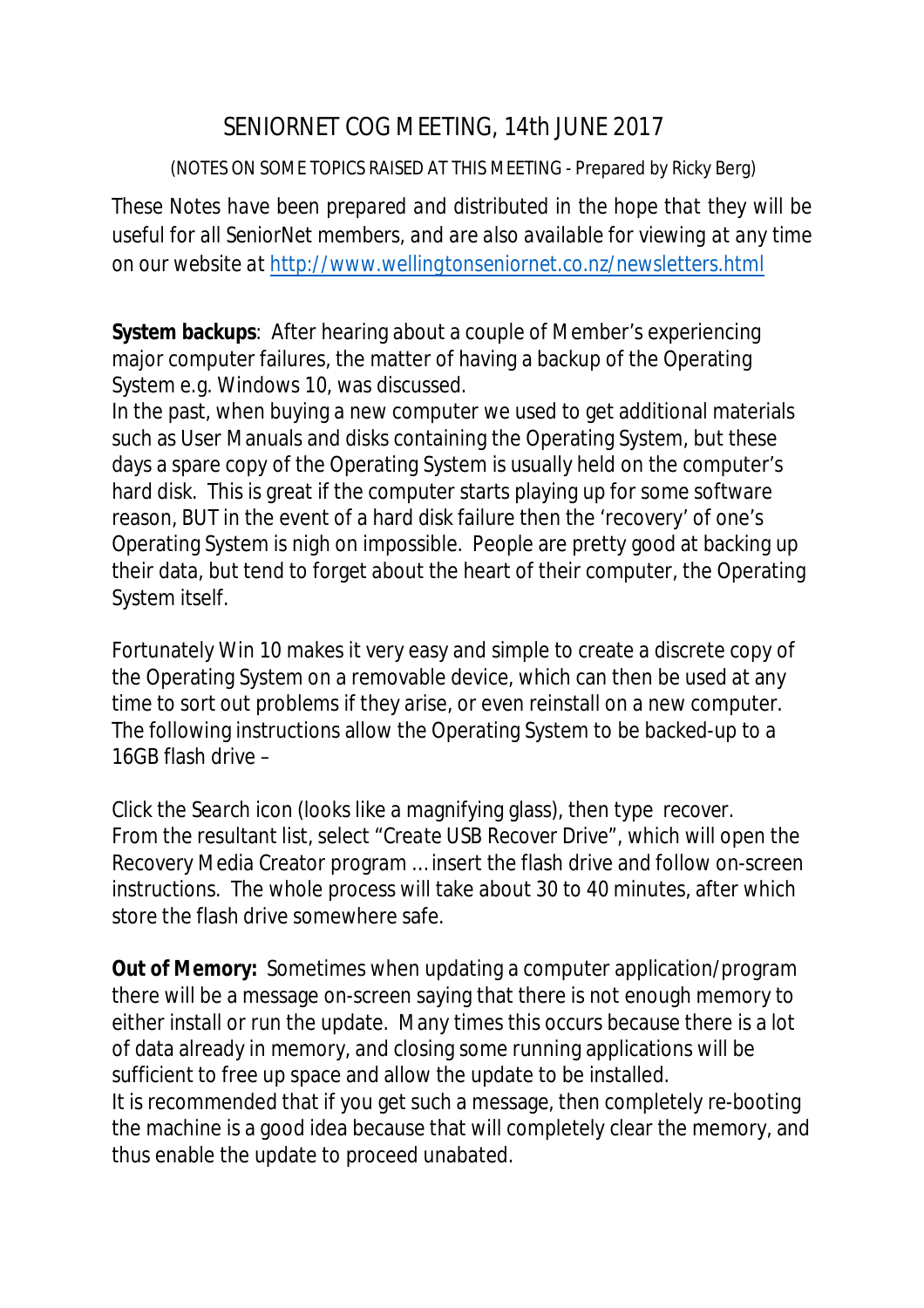In the rare instance where the update continues to state that there is insufficient memory available, this is usually where an update is too advanced for the type and age of the computer itself, and in most cases the 'old' installed program will continue to run just fine.

**Deleting old Operating System files:** In these days of significantly large hard drives, there is little point worrying about lack of storage space. However, some people may wish to reclaim storage space, and deleting files that have served their purpose will do this. When we update the Operating System, older or replaced files are kept aside just in case we want to 'roll back' or undo the latest changes, and eventually these files simply just build up and become obsolete.

One of the easiest methods to carry out this cleansing, is to use the *Disk Cleanup* feature … click Search, type *disk cleanup*, and select the program. Carefully select which areas you want cleansed (personally I'd include *Temporary, Upgrade Log Files,* and *Recycle Bin*), and click the *Cleanup* button.

**ISP access to modem or router:** Some people have become concerned that their Internet Service Provider (ISP), may be able to access their modem, and subsequently any routers and thence their home network. All modems connected to a commercial internet service are usually identified by the service provider so that firstly they know what service is to be charged for and to whom, and secondly so that they can fix any problems that may occur between themselves and your computer. This identification is by using what is called a *Media Access Control Address* (MAC), which every single device on a network (home or world-wide) has … you may have even seen this number on the sticker on the base of some of your own devices.

Note that the ISP "accessibility" stops before any routing (wifi or Ethernet cable). There have been a few rumours that ISPs could access networks beyond their modems, but this seems to largely be myth, unless the computer owner specifically gives permission for this by way of a Remote Access link. Firewalls, Anti-Virus programs, and good Passwords on your router would kick in if anyone attempted an unsolicited intrusion.

**Browser settings:** It is quite easy to delete the list of searches and sites visited from a web browser, and most use similar means … click on *Settings* and look for options such as *Clear Cache, Clear History, Clear Browsing Data*, etc. This will delete the lists of all the web sites you have visited over time, and also reduces the number of 'suggestions' that pop up when typing into the browser search field.